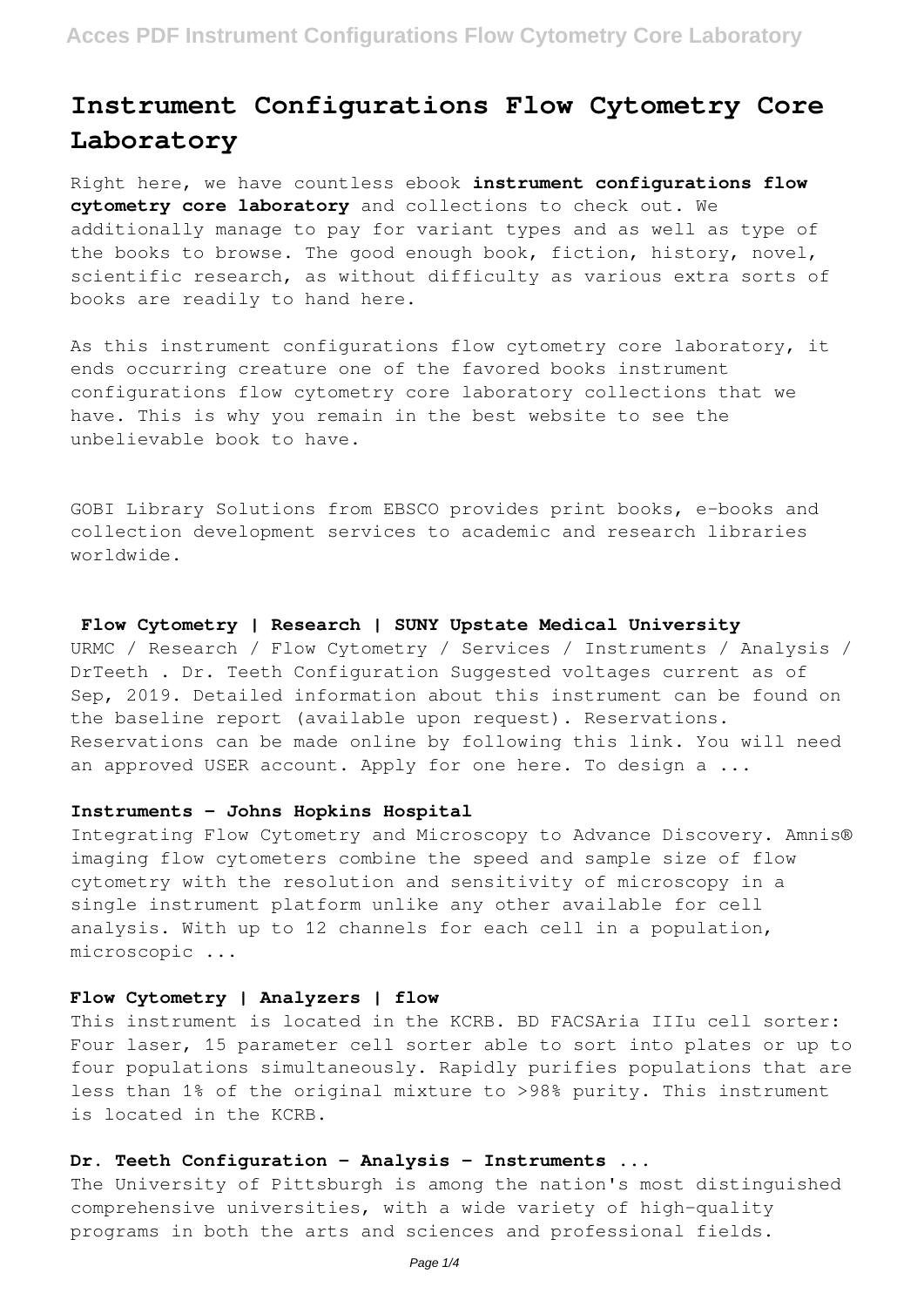### **PAVIR » Flow Cytometry Core – FACS Instrument Information**

Pediatric research is thriving and expanding in Atlanta through a unique, multi-institutional initiative. Children's Healthcare of Atlanta, Emory University School of Medicine, and Georgia Institute of Technology have formed a close partnership that combines the clinical strengths of the nation's largest pediatric healthcare provider (Children's), the research strengths of a leading ...

### **Atlanta Pediatric Research | Instrument Information | Flow ...**

Aim 2: Flow Cytometry Instruction and experiment support SFC supports access to instrumentation with additional services that enhance the academic mission of the SCC. The cornerstone of SFC's services involve instruction (from basic fundamentals to advanced expertise) of flow cytometry analysis and cell sorting. SFC supplies ongoing ...

## **Instrumentation | Flow Cytometry Core**

Aria cell sorters are equipped with 3-5 lasers and typically use 70um or 100um nozzles for cell sorting, but the core has 85um and 130um nozzles available to those who request non-standard size nozzles. All Aria cell sorters can perform 1-way, 2- way, 3- way or 4-way sorts allowing up to 4 separate populations to be sorted simultaneously.

# **Instruments - Flow Cytometry Core Facility**

Amnis ImageStream® X Mark II The revolutionary ImageStream® X Mark II Imaging Flow Cytometer combines the speed, sensitivity, and phenotyping abilities of flow cytometry with the detailed imagery and functional insights of microscopy. This unique combination enables a broad range of applications that would be impossible using either technique alone.

# **Atlanta Pediatric Research | Instruments | Flow Cytometry ...**

In addition, C6 has a flow metering system for automatic calculation of absolute cell counts. The software for Accuri C6 (CFlow Plus) is very user-friendly and efficient. End users with no previous flow cytometry experience can begin collecting data within minutes, with minimal help from the staff or following a quick-start guide.

### **Instrument Configurations Flow Cytometry Core**

View a complete SA3800 Fluorochromes Choice Instrument Configuration of the Flow Cytometry Core. \*Soon to be decommissioned. Contact the Flow Cytometry Core. Cedars-Sinai Samuel Oschin Comprehensive Cancer Center 116 N. Robertson Blvd., Suite 900C Los Angeles, CA 90048. 310-248-8901. Fax: 310-423-4020. Send a Message Cedars-Sinai Research Research Cores Flow Cytometry Core Instrumentation ...

# **Analysis Cytometers | Shared Resources for Duke Human ...**

The SUNY Upstate Medical University Research Flow Core is available to all researchers at SUNY and surrounding institutions. We offer three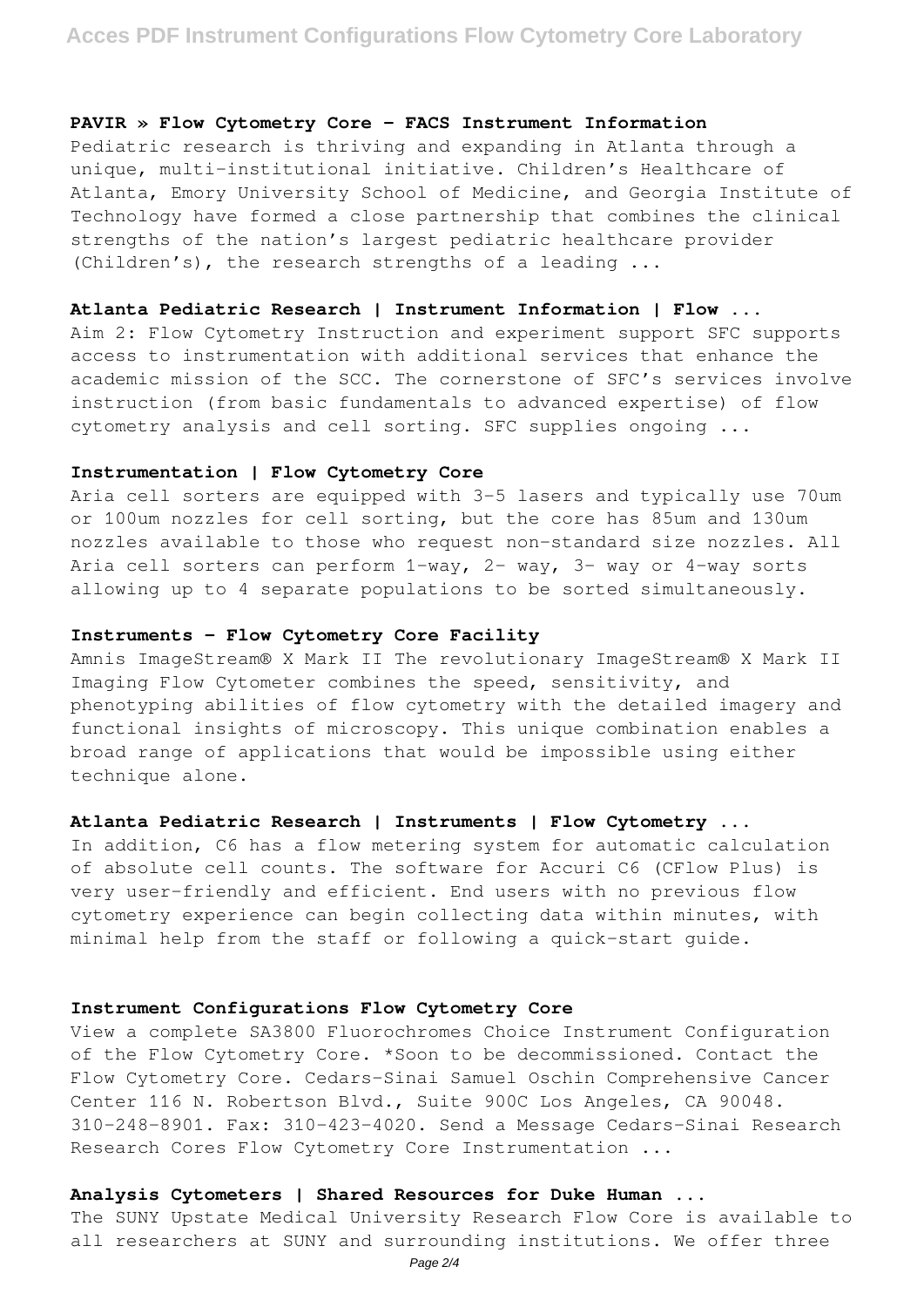# **Acces PDF Instrument Configurations Flow Cytometry Core Laboratory**

flow cytometers and training for all researchers in the fundamentals of flow cytometry. Our goal is to provide each user with the skills to operate the cell analyzers independently. All users are trained ...

### **Parnassus Flow Cytometry Core - Home | flow**

You can use any fluorochrome (emission wavelength between 365 to 829-nm) excited by the onboard lasers with one configuration for all assays, no need to change optical filters for any fluorochrome. Citation Policy: This is a NIH SIG S10 granted (2019) instrument. All users who used this instrument must have acknowledgments of the S10 grant in ...

### **Instrumentation | Department of Immunology | University of ...**

Instruments available through the CFAR Flow Cytometry Core. Sidebar. Selecting the proper instrument for your experiment panel 1. Please note the available lasers for each machine when choosing fluorochromes for your experiment. 2. Use the following as a general instrument selection guideline (when filling out service request form): RUO Green & RUO Orange have the same configuration. Use Panel ...

### **Instruments - University of California, San Diego**

/ Instruments in the Flow Cytometry Service Center. Instruments in the Flow Cytometry Service Center FACS Aria Special Order System. The FACSAria cell sorter and analyzer is equipped with a 4 laser-18 parameter configuration. The optical configuration has been optimized to detect the last sets of Brilliant UV and Brilliant Violet fluorochromes. The instrument fluidic system was also upgraded ...

#### **Flow Cytometry Core Equipment | CHOP Research Core Facilities**

Flow Cytometry | Analyzers. In this section you will find information related with all the Flow Cytometry Analyzers and respective services currently available at the Parnassus Flow Cytometry Core, these are:

# **Instrumentation - Drug Discovery**

BD LSRII (L01) - RP105Optimized for New Brilliant Violet Dyes Features: Four lasers: Blue (488-nm), Green (532-nm), Red (642-nm) and Violet (405-nm) 20 parameters: Forward Scatter, Side Scatter, 2 fluorescent detectors off the Blue, 5 fluorescent detectors off the Green, 3 fluorescent detectors off the Red and 8 fluorescent detectors off the Violet High Throughput System:

## **Resources | OHSU**

Parnassus Flow Cytometry Core Our Mission. The Parnassus Flow Cytometry Core exists to provide Diabetes Research Center (DRC) members and fellow UCSF researchers valuable resources in the field of flow and mass cytometry and operates under the following directives:

## **Instruments - Johns Hopkins Bayview Flow Cytometry Core ...**

Stay Up To Date. Join our mailing list for the latest news, updates and more.